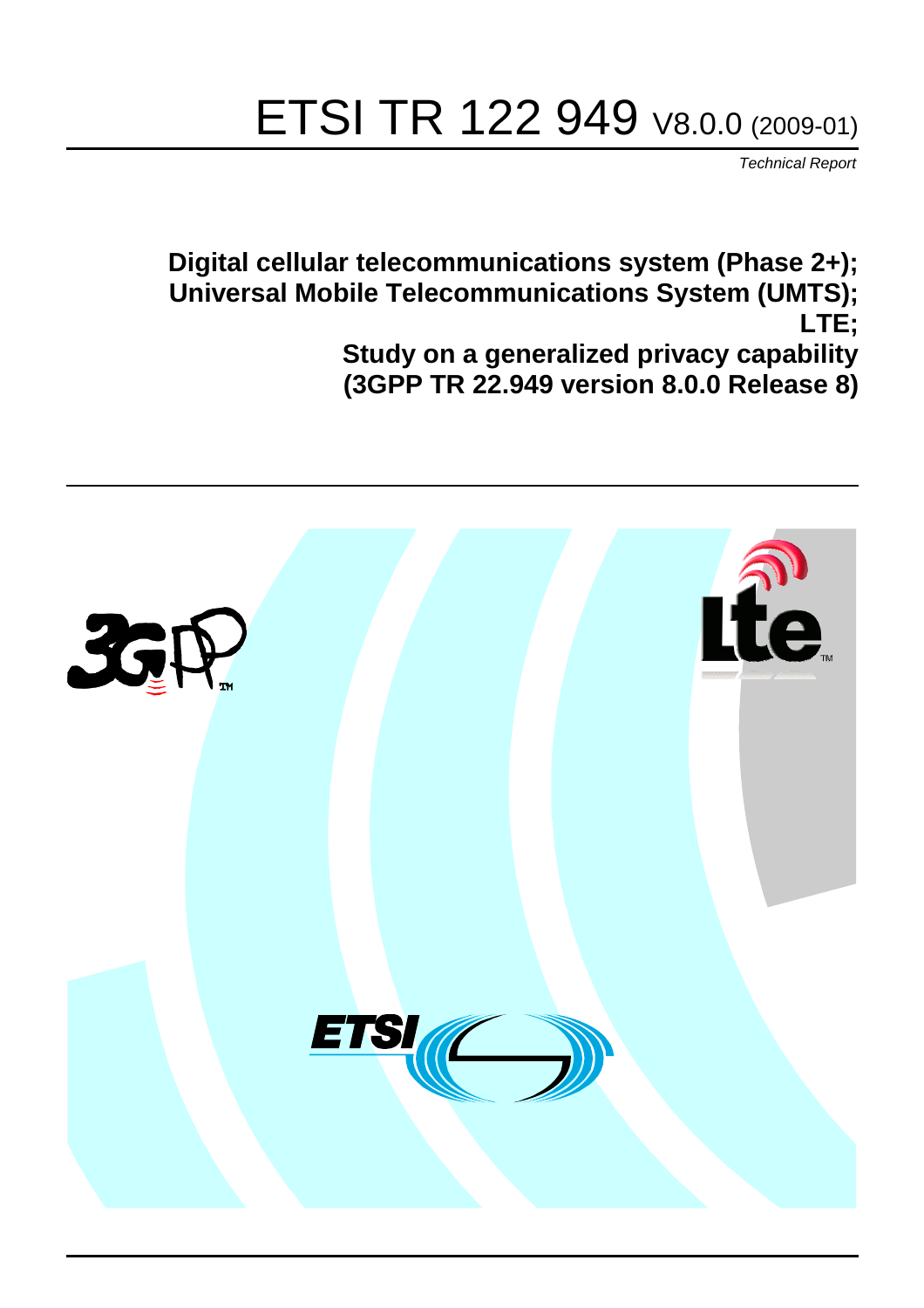Reference RTR/TSGS-0122949v800

> Keywords GSM, LTE, UMTS

## *ETSI*

#### 650 Route des Lucioles F-06921 Sophia Antipolis Cedex - FRANCE

Tel.: +33 4 92 94 42 00 Fax: +33 4 93 65 47 16

Siret N° 348 623 562 00017 - NAF 742 C Association à but non lucratif enregistrée à la Sous-Préfecture de Grasse (06) N° 7803/88

#### *Important notice*

Individual copies of the present document can be downloaded from: [http://www.etsi.org](http://www.etsi.org/)

The present document may be made available in more than one electronic version or in print. In any case of existing or perceived difference in contents between such versions, the reference version is the Portable Document Format (PDF). In case of dispute, the reference shall be the printing on ETSI printers of the PDF version kept on a specific network drive within ETSI Secretariat.

Users of the present document should be aware that the document may be subject to revision or change of status. Information on the current status of this and other ETSI documents is available at <http://portal.etsi.org/tb/status/status.asp>

If you find errors in the present document, please send your comment to one of the following services: [http://portal.etsi.org/chaircor/ETSI\\_support.asp](http://portal.etsi.org/chaircor/ETSI_support.asp)

### *Copyright Notification*

No part may be reproduced except as authorized by written permission. The copyright and the foregoing restriction extend to reproduction in all media.

> © European Telecommunications Standards Institute 2009. All rights reserved.

**DECT**TM, **PLUGTESTS**TM, **UMTS**TM, **TIPHON**TM, the TIPHON logo and the ETSI logo are Trade Marks of ETSI registered for the benefit of its Members.

**3GPP**TM is a Trade Mark of ETSI registered for the benefit of its Members and of the 3GPP Organizational Partners. **LTE**™ is a Trade Mark of ETSI currently being registered

for the benefit of its Members and of the 3GPP Organizational Partners.

**GSM**® and the GSM logo are Trade Marks registered and owned by the GSM Association.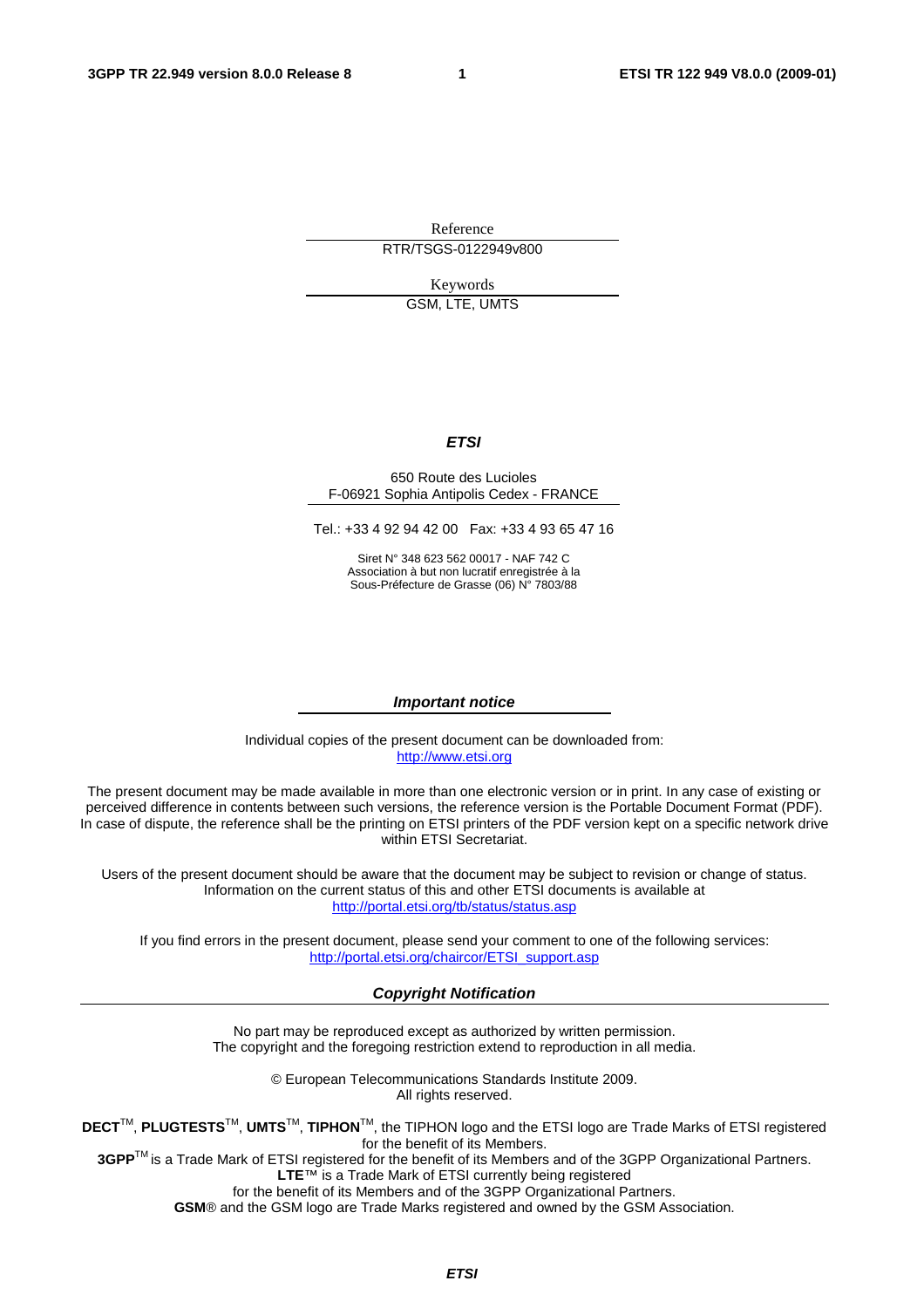## Intellectual Property Rights

IPRs essential or potentially essential to the present document may have been declared to ETSI. The information pertaining to these essential IPRs, if any, is publicly available for **ETSI members and non-members**, and can be found in ETSI SR 000 314: *"Intellectual Property Rights (IPRs); Essential, or potentially Essential, IPRs notified to ETSI in respect of ETSI standards"*, which is available from the ETSI Secretariat. Latest updates are available on the ETSI Web server [\(http://webapp.etsi.org/IPR/home.asp\)](http://webapp.etsi.org/IPR/home.asp).

Pursuant to the ETSI IPR Policy, no investigation, including IPR searches, has been carried out by ETSI. No guarantee can be given as to the existence of other IPRs not referenced in ETSI SR 000 314 (or the updates on the ETSI Web server) which are, or may be, or may become, essential to the present document.

## Foreword

This Technical Report (TR) has been produced by ETSI 3rd Generation Partnership Project (3GPP).

The present document may refer to technical specifications or reports using their 3GPP identities, UMTS identities or GSM identities. These should be interpreted as being references to the corresponding ETSI deliverables.

The cross reference between GSM, UMTS, 3GPP and ETSI identities can be found under [http://webapp.etsi.org/key/queryform.asp.](http://webapp.etsi.org/key/queryform.asp)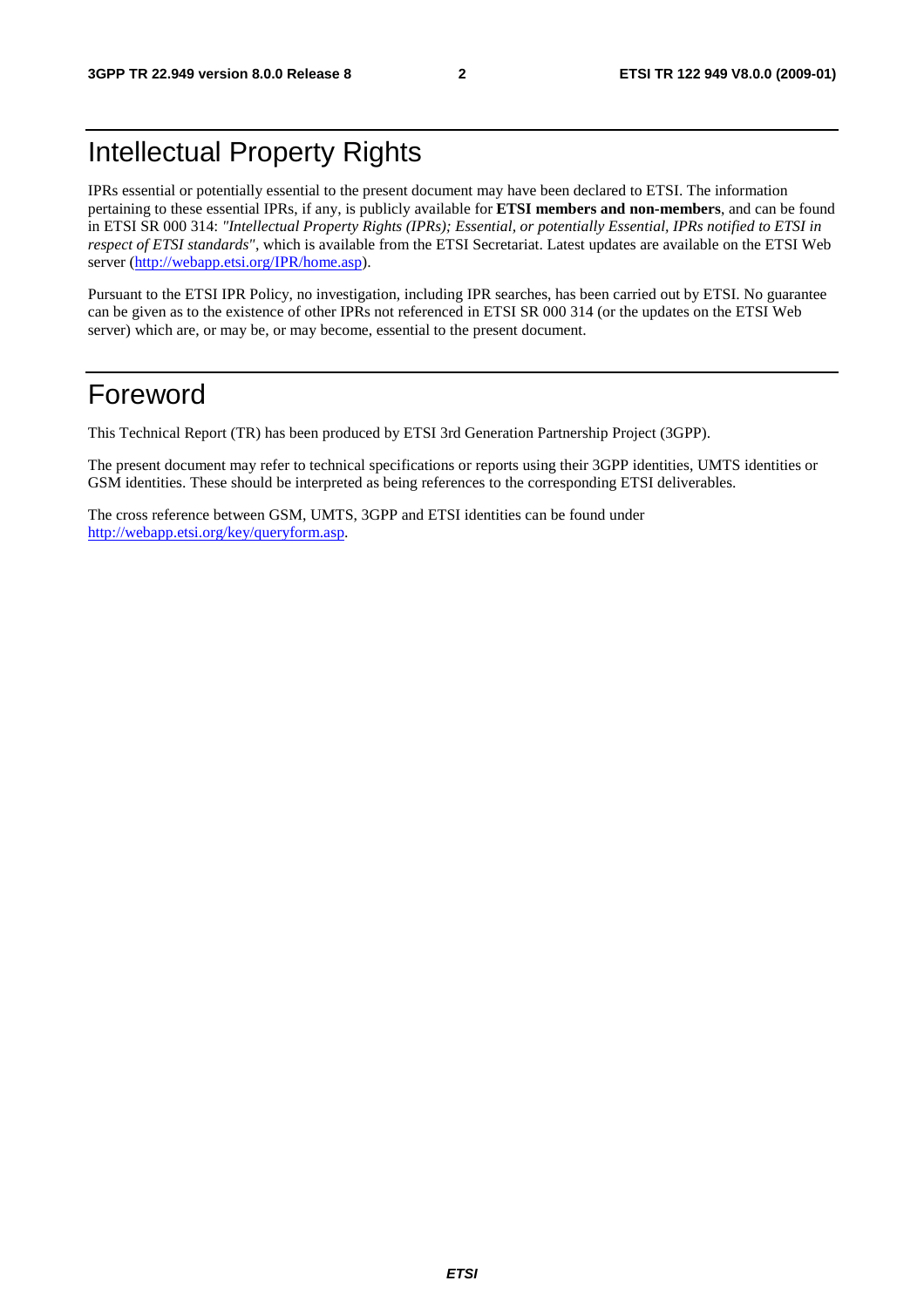### $\mathbf{3}$

## Contents

| -1                            |                               |  |  |  |  |  |  |
|-------------------------------|-------------------------------|--|--|--|--|--|--|
| 2                             |                               |  |  |  |  |  |  |
| 3<br>3.1<br>3.2               |                               |  |  |  |  |  |  |
| 4<br>4.1<br>4.2               |                               |  |  |  |  |  |  |
| 4.3                           |                               |  |  |  |  |  |  |
| 4.3.1                         |                               |  |  |  |  |  |  |
| 4.3.1.1<br>4.3.1.2            |                               |  |  |  |  |  |  |
| 4.3.2                         |                               |  |  |  |  |  |  |
| 5<br>5.1                      |                               |  |  |  |  |  |  |
| 5.1.1<br>5.1.2                |                               |  |  |  |  |  |  |
| 5.1.3                         |                               |  |  |  |  |  |  |
| 5.1.4                         |                               |  |  |  |  |  |  |
| 5.1.5<br>5.1.6                |                               |  |  |  |  |  |  |
| 5.1.7                         |                               |  |  |  |  |  |  |
| 5.2                           |                               |  |  |  |  |  |  |
| 6                             |                               |  |  |  |  |  |  |
| 7                             |                               |  |  |  |  |  |  |
| 8                             |                               |  |  |  |  |  |  |
| 9                             |                               |  |  |  |  |  |  |
| 10                            |                               |  |  |  |  |  |  |
| <b>Annex A (informative):</b> |                               |  |  |  |  |  |  |
|                               | <b>Annex B</b> (informative): |  |  |  |  |  |  |
|                               |                               |  |  |  |  |  |  |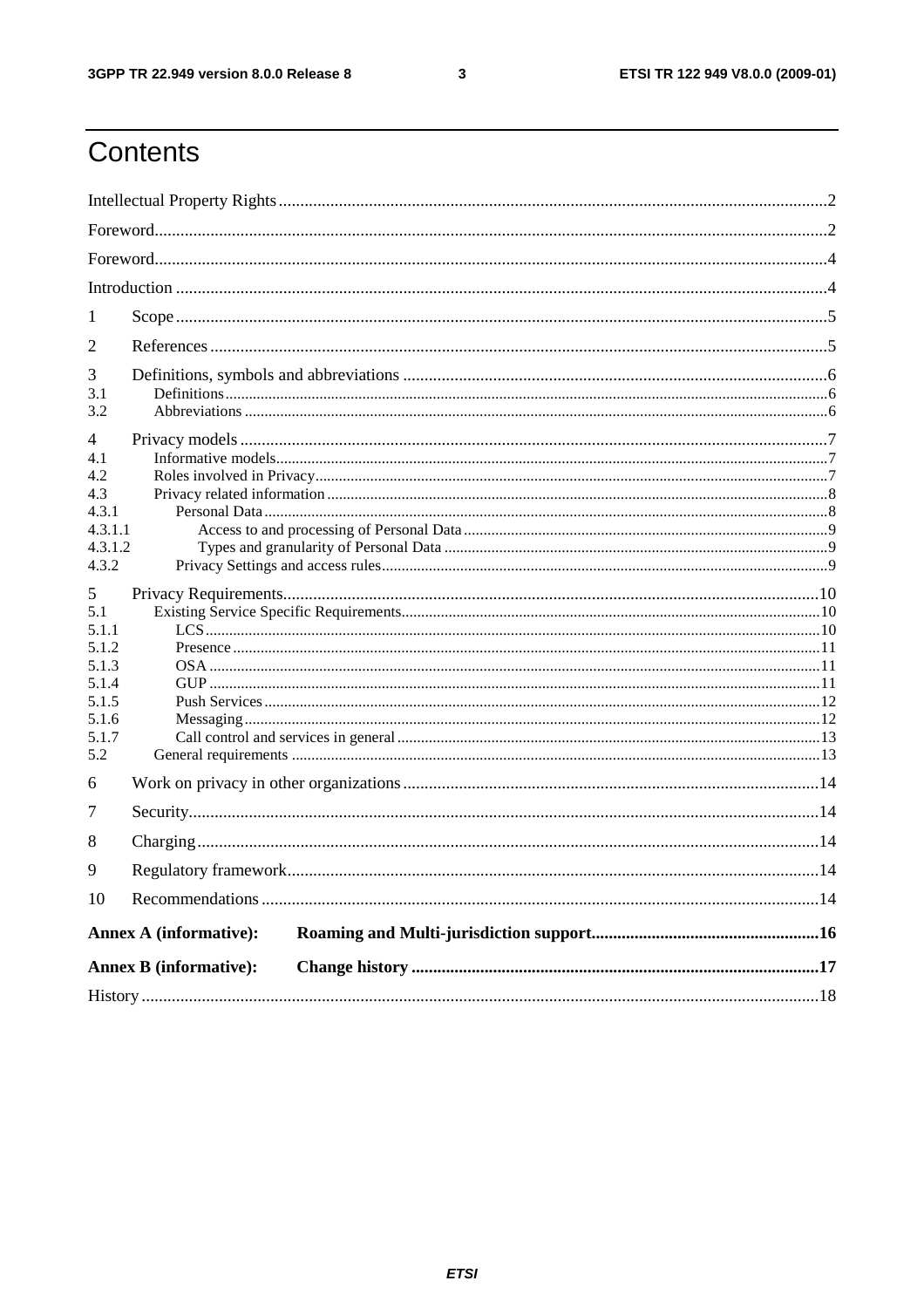## Foreword

This Technical Report has been produced by the  $3<sup>rd</sup>$  Generation Partnership Project (3GPP).

The contents of the present document are subject to continuing work within the TSG and may change following formal TSG approval. Should the TSG modify the contents of the present document, it will be re-released by the TSG with an identifying change of release date and an increase in version number as follows:

Version x.y.z

where:

- x the first digit:
	- 1 presented to TSG for information;
	- 2 presented to TSG for approval;
	- 3 or greater indicates TSG approved document under change control.
- y the second digit is incremented for all changes of substance, i.e. technical enhancements, corrections, updates, etc.
- z the third digit is incremented when editorial only changes have been incorporated in the document.

## Introduction

Privacy in 3GPP is about the appropriate handling of privacy related information between the user and service provider and between users in accordance with the preferences of the user and regulatory policies.

Building and maintaining trust between users of 3GPP services and the network operator requires the careful consideration and deployment of capabilities that safeguard confidential information about the user. Privacy is therefore seen not only as a value added service but also as a risk-reduction mechanism in terms of service deployment.

From a 3GPP perspective, a generic way to handle privacy related information is desirable in order to provide as far as possible a common set of rules that can be used by any service that requires the protection of personal data or information about a user.

Privacy is protected by regulation usually in the form of directives enforced by regional or national authorities. Where specific legal requirements exist, these need to be considered by each application to assure compliance.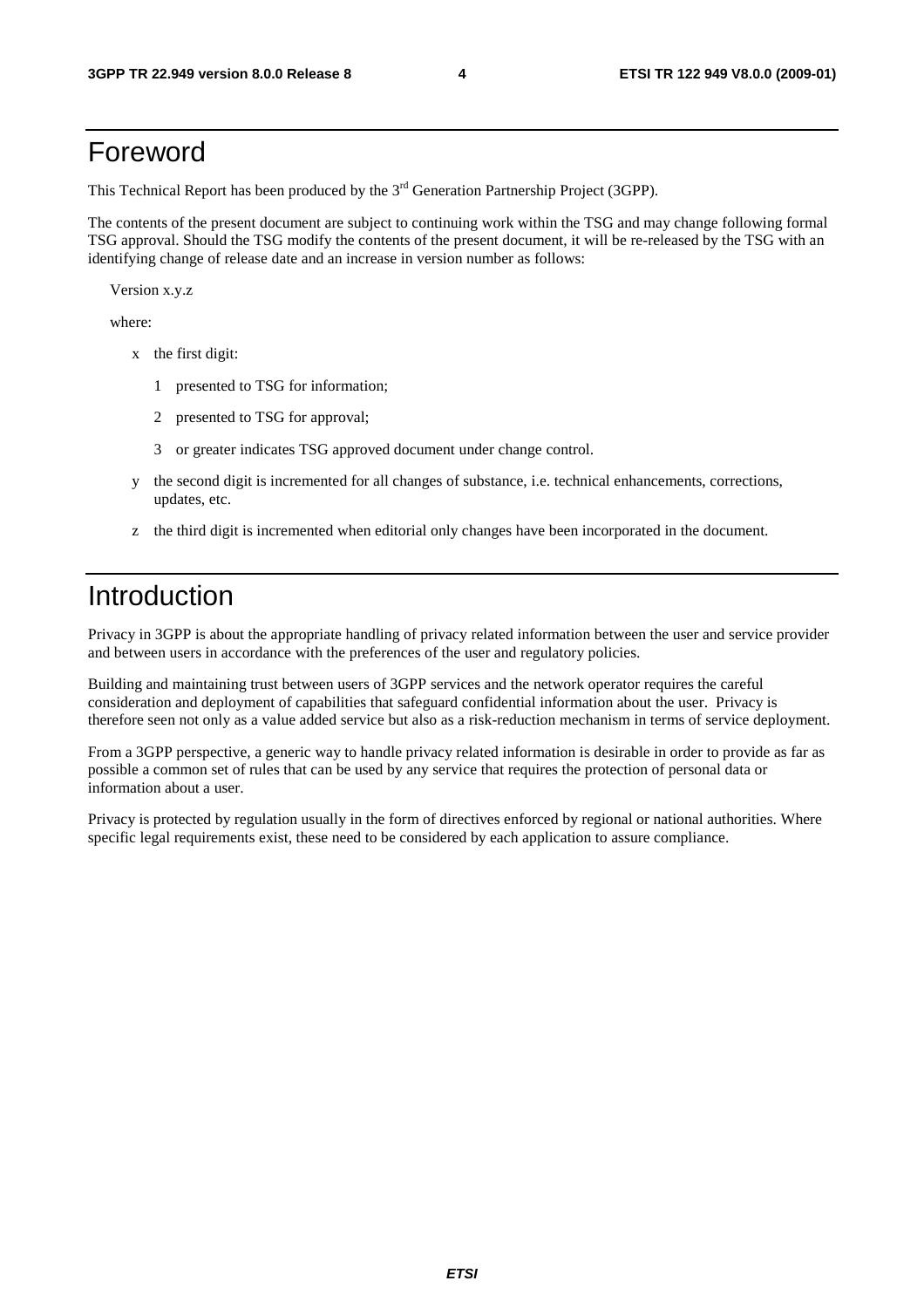### 1 Scope

The present document aims to investigate and summarise the existing service requirements on privacy for 3GPP services. In order to ensure that these services and future 3GPP services will have a consistent set of rules that control the availability and usage of confidential information, it is the intention to identify a common way to handle privacy related information in the network.

Generic privacy requirements for the mobile industry are also being defined in [3] by the Open Mobile Alliance and it is the intention of this document to present the existing requirements and any alternatives to achieving the required functionality within 3GPP networks.

The scope of this study is to:

- Identify privacy related information that is used in the 3GPP system;
- Identify the existing 3GPP services that handle privacy related information;
- Identify the various stakeholders that handle, control or consume personal data, and to define their relationships;
- Document the definitions of the various functions, stakeholders and functions involved in a privacy capability;
- Identify the work being done by other organizations and the additional work to be done by 3GPP.

The types of data subject to privacy rules within the scope of this study include

- Privacy related information specific to an individual user;
- Privacy related information relating to entities such as corporations;
- Network data such as serving cell and broadcast area, e.g. data that relates to the user's location or presence in the network, and which could be used by applications to track the user.

## 2 References

The following documents contain provisions which, through reference in this text, constitute provisions of the present document.

- References are either specific (identified by date of publication, edition number, version number, etc.) or non-specific.
- For a specific reference, subsequent revisions do not apply.
- For a non-specific reference, the latest version applies. In the case of a reference to a 3GPP document (including a GSM document), a non-specific reference implicitly refers to the latest version of that document *in the same Release as the present document*.
- [1] 3GPP TS 41.101: "Technical Specifications and Technical Reports for a GERAN-based 3GPP system".
- [2] 3GPP TR 21.905: "Vocabulary for 3GPP Specifications".
- [3] Open Mobile Alliance: "OMA Draft Privacy Requirements", OMA-RD\_Privacy-V1\_0\_0- 20031104-A
- [4] 3GPP TS 22.071 Location Services (LCS); Stage 1".
- [5] 3GPP TS 22.141: "Presence service; Stage 1".
- [6] 3GPP TS 22.127: "Service Requirement for the Open Services Access (OSA); Stage 1".
- [7] 3GPP TS 22.240: "Service requirements for 3GPP Generic User Profile (GUP); Stage 1".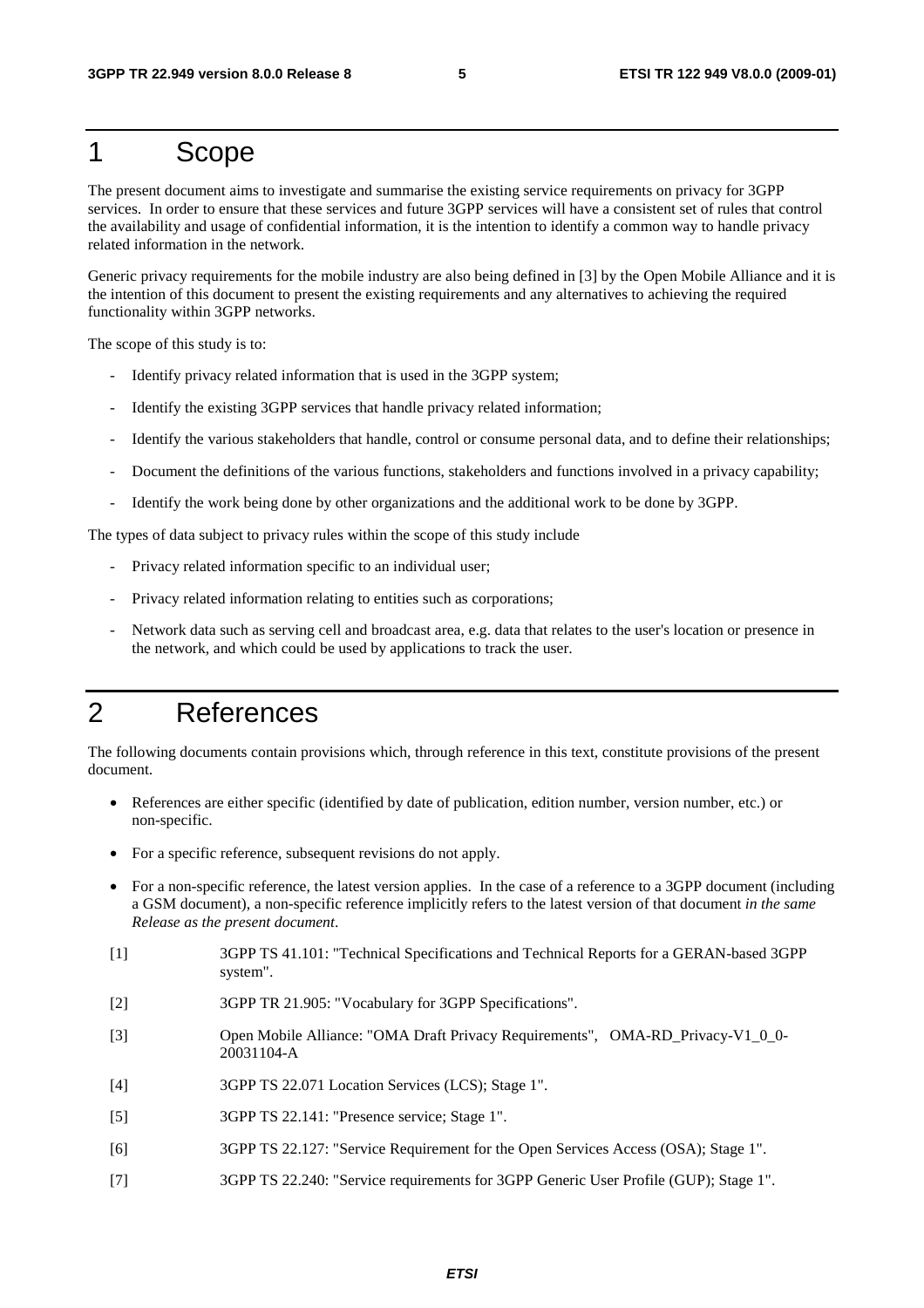- [8] 3GPP TS 22.174: "Push service; Stage 1".
- [9] 3GPP TS 33.106: "Lawful interception requirements".
- [10] DIRECTIVE 95/46/EC OF THE EUROPEAN PARLIAMENT AND OF THE COUNCIL of 24 October 1995 on the protection of individuals with regard to the processing of personal data and on the free movement of such data [http://europa.eu.int/smartapi/cgi/sga\\_doc?smartapi!celexapi!prod!CELEXnumdoc&lg=E](http://europa.eu.int/smartapi/cgi/sga_doc?smartapi!celexapi!prod!CELEXnumdoc&lg=EN&numdoc=31995L0046&model=guichett) [N&numdoc=31995L0046&model=guichett](http://europa.eu.int/smartapi/cgi/sga_doc?smartapi!celexapi!prod!CELEXnumdoc&lg=EN&numdoc=31995L0046&model=guichett)
- [11] 3GPP TS 22.140: "Multimedia Messaging Service (MMS); Stage 1".
- [12] 3GPP TS 22.088: "Call Barring (CB) supplementary services; Stage 1".
- [13] 3GPP TS 22.228: "Service requirements for the Internet Protocol (IP) multimedia core network subsystem; Stage 1".

## 3 Definitions, symbols and abbreviations

## 3.1 Definitions

For the purposes of the present document, the terms and definitions given in [2] and the following apply.

**Personal Data:** Any information relating to an identified or identifiable natural person ("data subject") (an identifiable person is one who can be identified, directly or indirectly, in particular by reference to an identification number or to one or more factors specific to his physical, physiological, mental, economic, cultural or social identity).

NOTE: This definition is taken from Directive 95/46/EC [10]. Within the scope of the present document a 'data subject' is equivalent to a user. Only personal data collected and / or processed by a PLMN operator or service provider is within the scope of the present document.

**Privacy:** The appropriate handling of information that is deemed confidential between the user and service provider

**Privacy Settings:** Information relating to Personal Data of a user. Privacy Settings describe the rights and limitations of access to and processing of Personal Data.

**Trust:** Relationship between two entities that may be relied upon to ensure privacy

## 3.2 Abbreviations

For the purposes of the present document, the following abbreviations apply:

| <b>BAOC</b>     | Barring of All Outgoing Calls                                                          |
|-----------------|----------------------------------------------------------------------------------------|
| <b>BOIC</b>     | Barring of Outgoing International Calls                                                |
| BOIC-exHC       | Barring of Outgoing International Calls except those directed to the Home PLMN Country |
| BIC             | <b>Baseline Implementation Capabilities</b>                                            |
| <b>BIC-Roam</b> | Barring of Incoming Calls when Roaming outside the home PLMN country                   |
| <b>CLIP</b>     | Calling Line Identification Presentation                                               |
| <b>CLIR</b>     | Calling Line Identification Restriction                                                |
| CS.             | Circuit Switched                                                                       |
| <b>GUP</b>      | Generic User Profile                                                                   |
| <b>HLR</b>      | Home Location Register                                                                 |
| IMS.            | IP Multimedia Subsystem                                                                |
| ISDN            | <b>Integrated Services Digital Network</b>                                             |
| LCS.            | <b>Location Services</b>                                                               |
| <b>MSISDN</b>   | Mobile Station ISDN number                                                             |
| OMA             | Open Mobile Alliance                                                                   |
| OSA.            | <b>Open Services Access</b>                                                            |
| PLMN            | <b>Public Land Mobile Network</b>                                                      |
| <b>PPR</b>      |                                                                                        |
|                 |                                                                                        |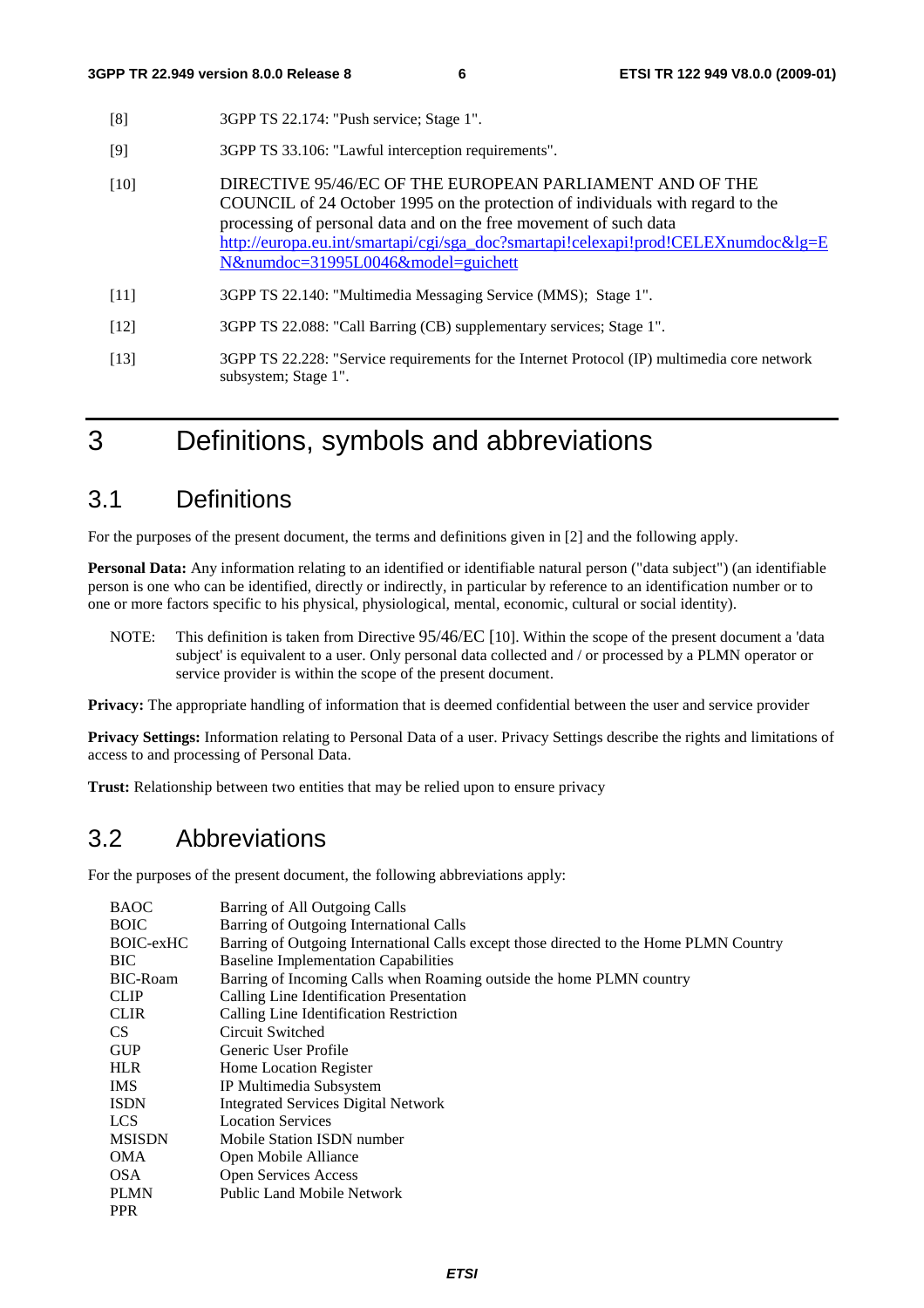| <b>SIP</b> | <b>Session Initiation Protocol</b> |
|------------|------------------------------------|
| <b>SMS</b> | <b>Short Message Service</b>       |
| UE         | User Equipment                     |
| WLAN       | Wireless Local Area Network        |

Additional definitions and abbreviations can be found in TR 21.905 [2].

## 4 Privacy models

### 4.1 Informative models

In the present document privacy is mainly considered as *privacy of user information*, i.e. privacy is considered as a requirement from an individual user. It should be noted, that privacy requirements may also arise from other parties involved in telecommunication. E.g. a PLMN operator could have the privacy requirement to hide its network topology from other operators, or a company (being a 3GPP subscriber for users, which are its employees) could have certain requirements for confidentiality of messaging among these employees, but privacy requirements from these parties are not covered the present document.

Already in its most general form one may observe that, from a user's perspective, there exist several flavors of privacy:

- **Protection of personal data**  (I do not want my personal data being accessible to unauthorized parties)
- **Non-disclosure of identity**  (e.g. I do not want to reveal my phone-number to my communication partner, or I want to remain anonymous towards a service provider)
- **Protection against tracking**  (e.g. I do not want to be tracked, geographically or on my behavior)
- **Protection from unsolicited communication**  (e.g. I want not to be bothered by spam-mail)
- **Access to undesirable information / kids-protection**  (e.g. I want to block access of my kids to adult or gambling content)

From a Generalized Privacy capability point of view only *protection of personal data* and *non-disclosure of identity*  seem to be within the scope of our work.

*Privacy from unsolicited communication* and *Access to undesirable information / Kids-protection* is considered as filtering of communication (incoming and outgoing) of the information being exchanged (e.g. originator, target, service, keyword search …). Filtering should be done on service level as separate service or enhancement to other services and is - generally - considered out of scope of our work. (exception: basic Call Barrings as in GSM, see below)

*Tracking* of a user is considered as collecting figures about that user and deduce information about the user. This can be a feature of a service (e.g. fleet management needs to track the location of a truck) or an unwanted misuse of data, for which the service provider can be made liable. In any case *Protection against tracking* seems to be out of scope of standardization.

## 4.2 Roles involved in Privacy

In the present document the following involved parties are considered:

### **- The user:**

In general it is assumed, that the user is provided with a 3GPP subscription.

Note 1: For the scope of this document it is considered irrelevant whether the user is also the subscriber or the subscriber is e.g. a company, which holds several 3GPP subscriptions for users, which are its employees.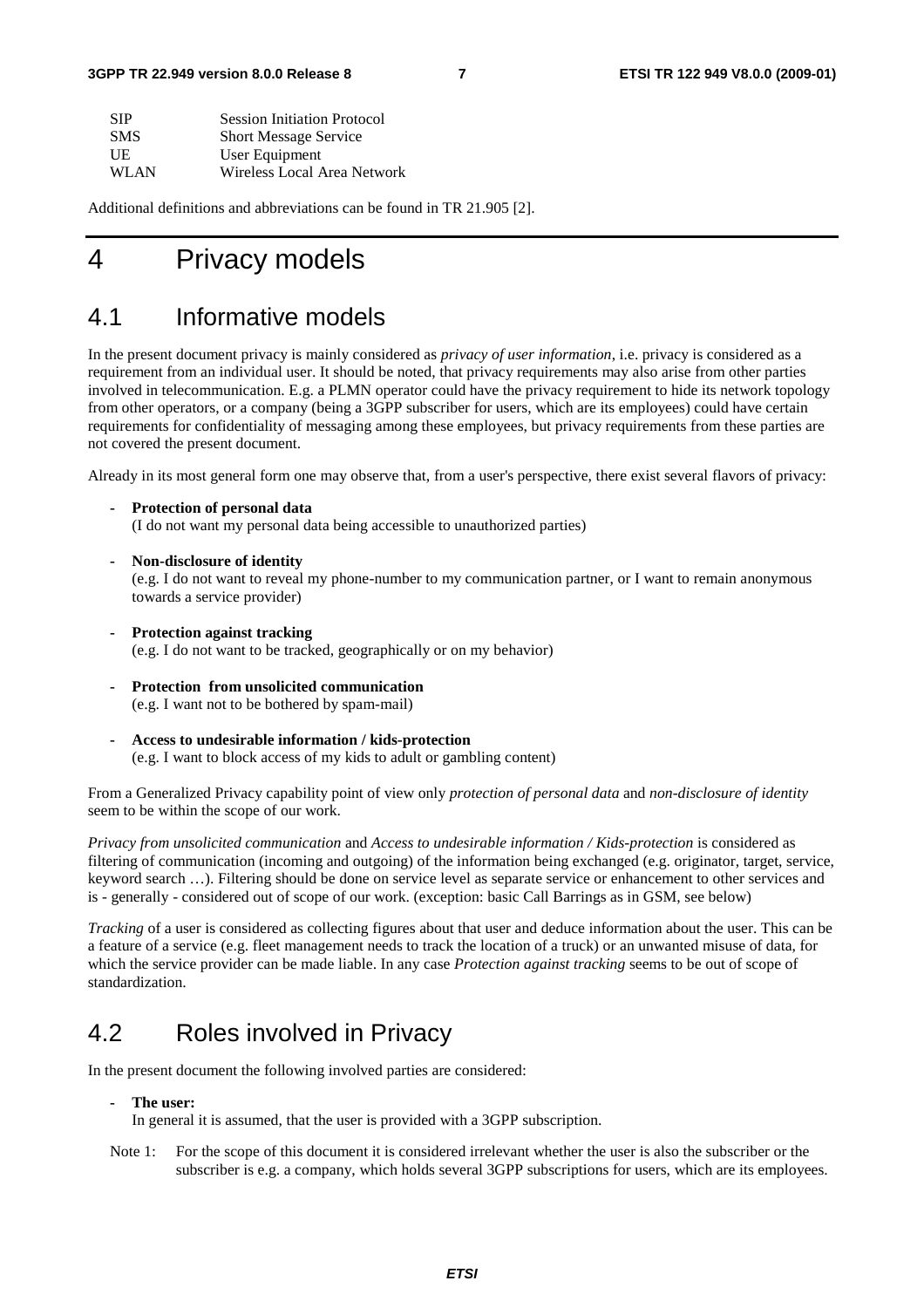Note 2: Within the context of some 3GPP services the notion of a "user" sometimes needs to be extended to service specific entities (e.g. "presentity" for the Presence Service)

#### *- The home operator*:

The PLMN operator, with whom the user has the subscription.

*- A "visited" operator*:

An operator of a PLMN, which is not the home operator. A visited operator may e.g. be the operator of a 3GPP network, in which the user currently is roaming.

*- The service provider*:

Privacy of user information may be specific to a particular service. A service is provided by a service provider which may be a 3GPP operator – home or visited – (e.g. location services) or a third party service provider.

Amongst these parties trust relationships exist:

#### *- User – home operator*

One of the most esteemed assets an operator has is the trust in protection of privacy, which is maintained by his customers. If a user communicates via the 3GPP system he considers this communication more "private" than communicating e.g. over the Internet.

### *- User – service provider*

*- Service provider is the home operator, or the home operator acts on behalf of a (third party) service provider*:

If a service or access to the service is offered by the home operator, then the same trust relationship exists as in the previous case.

It should be noted that the term "offered by the home operator" only means that the user has the impression that the operator is responsible for that service. This impression could e.g. be implied by the fact that the user needs no separate contract with the service provider or that the service is advertised by the operator. In this case usually some kind of Service level agreement exists between operator and service provider.

*- Service provider is a third party*:

This is the case where the service provider is a third party (e.g. the user has a separate contract with the service provider, or a service is downloaded to the terminal from a website). A Service level agreement does not exist.

While this case essentially is out of scope of 3GPP, some implications exist, if the third party service has some information exchange with the 3GPP system (e.g. the 3GPP identity of the user via CLIP/CLIR).

### *- Home operator - third party service provider*

Depending on the trust relationship between the home operator and a third party service provider data about the user (e.g. location, presence, billing method, user preferences) may be exchanged between these parties. A Service level agreement exists between operator and service provider.

#### *- Home operator - visited operator*

Essentially, this trust relationship is manifested in the existence of a roaming agreement between the two parties. However, still this could require that enforcement of some user data privacy (e.g. for LCS in 3GPP Release 6) is performed in the home network and not on in the visited network.

### 4.3 Privacy related information

The present document is concerned with two types of privacy related information of a user:

- Personal Data
- Privacy Settings

### 4.3.1 Personal Data

Personal Data is any information, relating to an individual user, that is collected and / or processed by a PLMN operator or service provider. It is this information that is the subject of privacy protection, described in the present document.

Personal data is either: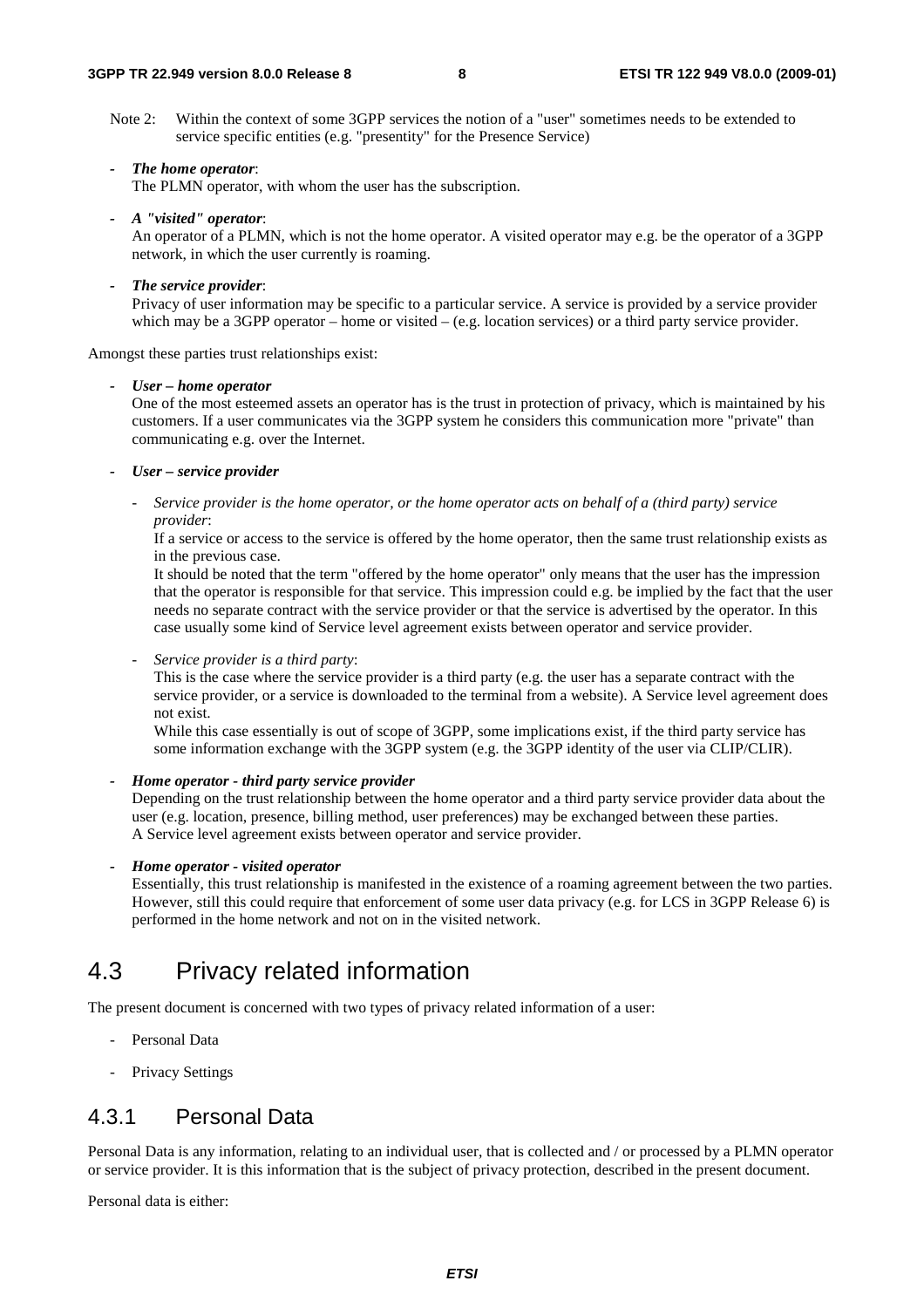- Related to a specific service or service capability e.g. location information, presence information, accessibility to push services, service personalisation of third party provided services … ; or
- Non-service-specific information about the user e.g. personal address, language, public identities (MSISDNs, SIP URLs) …

### 4.3.1.1 Access to and processing of Personal Data

The following kinds of access to and processing of Personal Data are within the scope of the present document:

- Read access to a user's Personal Data
- Modify a user's Personal Data

Out of scope of the present document are:

- Creation of a user's Personal Data
- Removal of a user's Personal Data

These actions are considered to be specific to individual service provisioning and are administrative tasks of the operator/service provider.

### 4.3.1.2 Types and granularity of Personal Data

Personal Data may consist of several types of information (e.g. location information, presence information) and may exist at several levels of granularity of information. E.g. a personal datum "personal address" (coarser granularity) may consist of "street", "number", "town", "zip-code", and "country" (finer granularity).

Note: The 3GPP Generic User Profile (GUP) 3GPP TS 22.240 [7] defines two levels of granularity of Personal Data: (a) GUP components (coarser granularity) and (b) GUP data elements (finer granularity).

### 4.3.2 Privacy Settings and access rules

Privacy Settings describe the rights and limitations of access to and processing of Personal Data. A user may have preferences for his privacy settings which should be taken into account by the operator / service provider.

Privacy settings may be expressed in terms of "access rules". Access rules can be used by any service that requires the protection of personal data or information about a user.

Access rules define who may access which personal data with what kind of processing rights.

- Who (accessor to Personal Data)

Defines individual accessors or groups of accessors to Personal Data. The kind of identity used may be service specific. E.g. for the presence service these may be individual watchers or groups of watchers. For the push service this could be a list of service identities, that are allowed to push data to the user's terminal.

- Which Personal Data An access rule always refers to an identifiable personal datum. Again, the kind of personal datum (type, granularity level) may or may not be service specific.
- What kind of processing rights. An access rule may grant the right to access the Personal Data
	- not at all, or it may grant
	- the right to read, or
	- to modify the Personal Data.

The applicability of access rules may depend on additional parameters, e.g. time of day.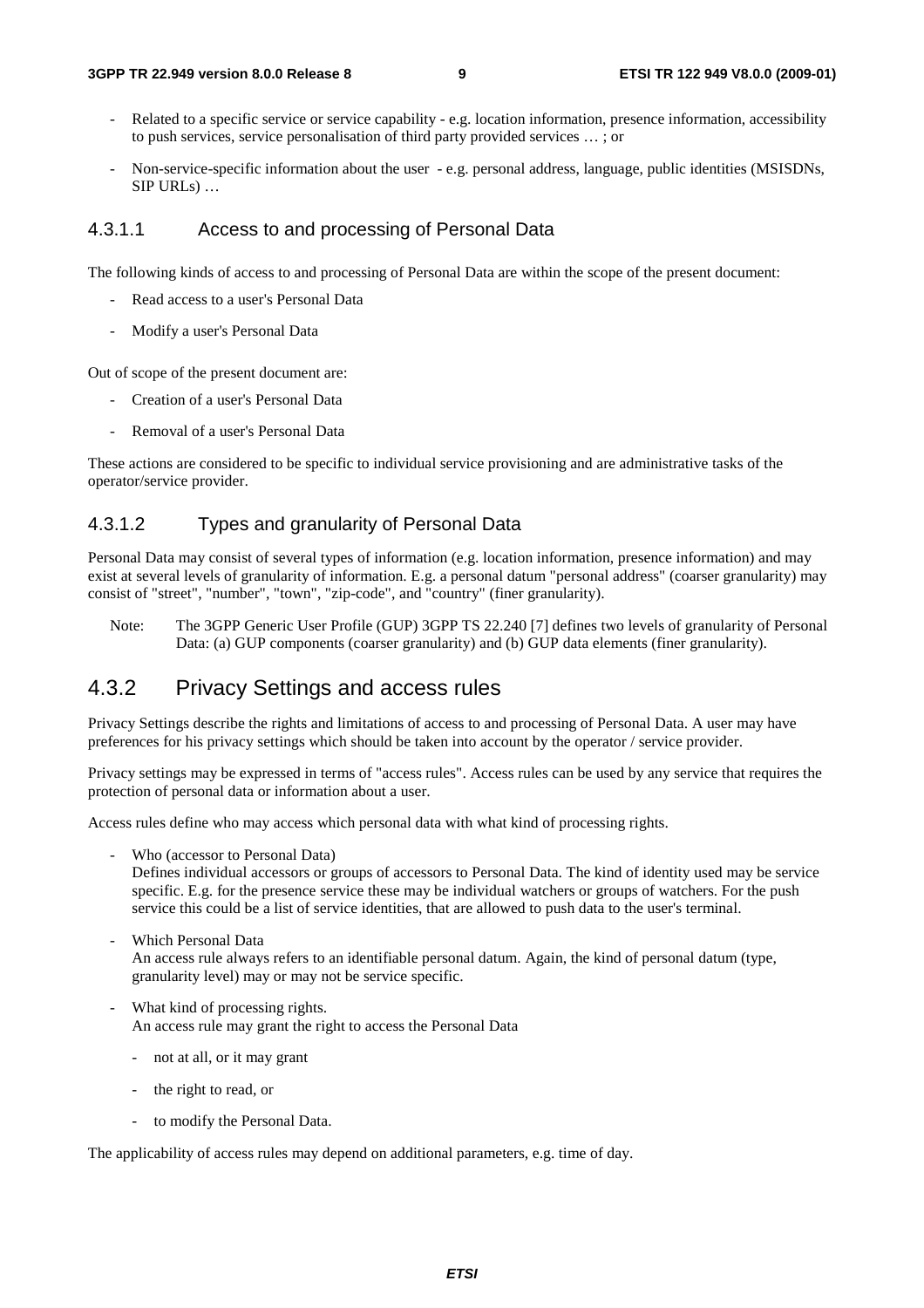Note: There may exist additional – service specific – access rules (the presence service may e.g. display different presence information to different watchers), however these are out of scope of the present document.

## 5 Privacy Requirements

### 5.1 Existing Service Specific Requirements

### 5.1.1 LCS

Privacy requirements for LCS are contained in TS 22.071 [4]

*- Protection of personal data*

It shall be possible for a Target UE Subscriber to subscribe to various types of privacy classes. The default treatment in the absence of the information to the contrary in the Target UE subscription profile shall be to assume that access is restricted to all LCS clients (unless using privacy overriding, or otherwise overridden by local regulatory requirements).

The classes that can be included are as follows.

- Universal Class: location services may be provided to all LCS Clients;
- Call/session-related Class: location services may be provided to any or particular value added LCS clients that currently has a temporary association with the Target UE, i.e. call or session
- Call/session-unrelated Class; location services may be provided to a particular, identified value added LCS Client or service
- PLMN Operator Class location services may be provided by particular types of LCS clients supported within the HPLMN or VPLMN.

Privacy Attributes consist of:

- Codeword: an additional level of security that may be set by a Target UE user to determine which Requestors are allowed to request location information;
- Privacy Exception List: determines which LCS Clients, services and classes of LCS Clients may position a Target UE;
- Service Type Privacy: determines whether the service type allows the LCS Clients to get the position of a Target UE;
- Privacy Override Indicator: determines applicability of the Privacy Exception List.

Means shall be provided for the UE subscriber to control privacy for value added services. (These means are not standardized).

The privacy check shall be performed in the Home Environment of the target UE subscriber. This makes it possible for operators to ensure the privacy of their own subscribers i.e. the privacy settings that are used for privacy checks are always up to date and as specified by the Home Environment of the target UE subscriber.

It shall be possible for privacy check to take into account Home Environment specific information such as time of day, subscriber location.

It shall be possible for location services to support conditional positioning. Under these conditions, an application that is granted conditional positioning authorization must notify and obtain positioning authorization from the user of the target UE prior to performing the positioning process. Thus the user of the target UE shall be able to accept or reject the positioning attempt.

Specific local, national, and regional privacy regulations must be complied with, and location information must always be available to the network service provider.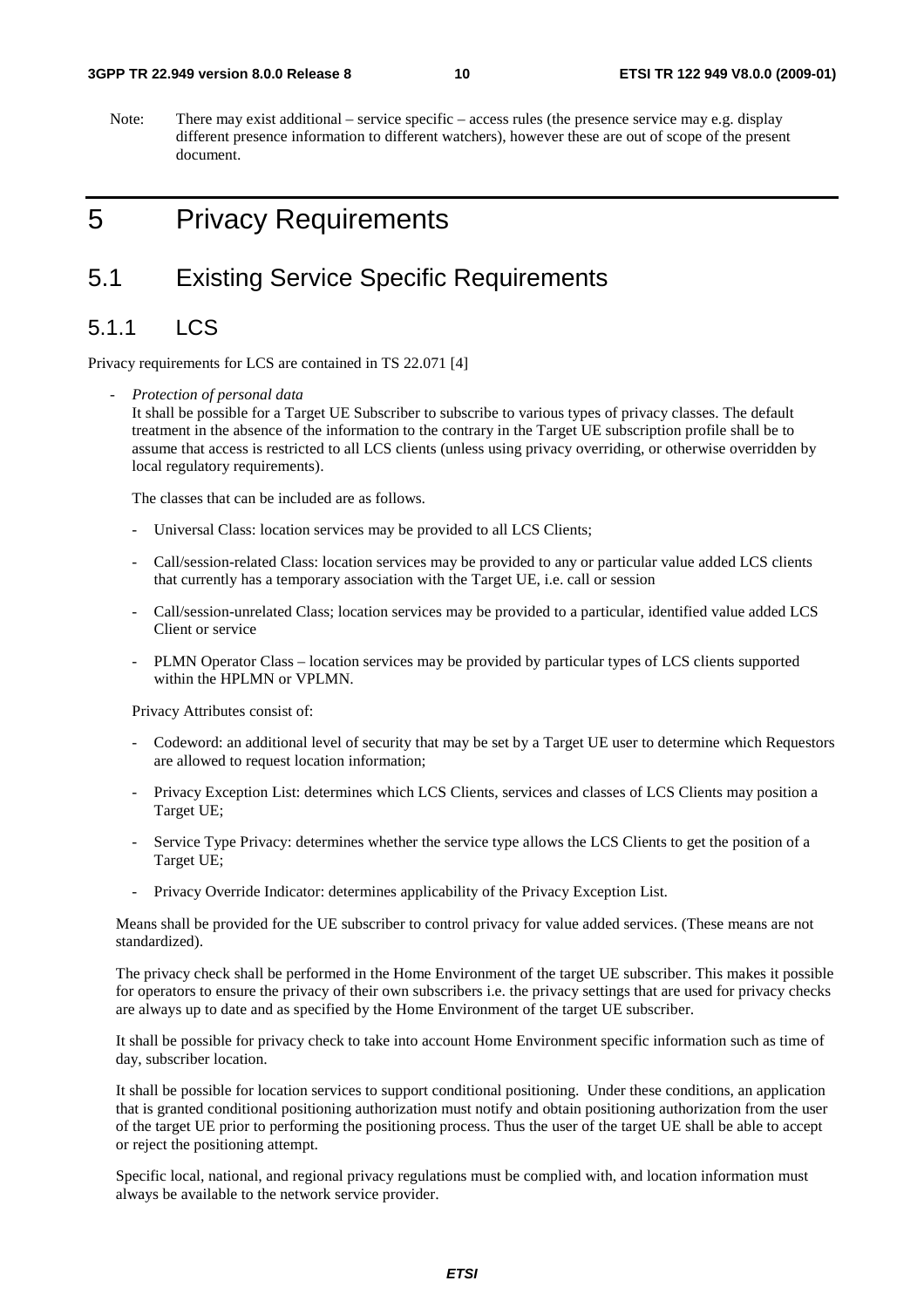### 5.1.2 Presence

Privacy requirements for the Presence Service are contained in TS 22.141 [5].

Note that for Presence the "user" needs to be extended to the entities described there, namely a principal, a presentity or a watcher.

- Protection of personal data
	- Principal:

A principal of a presentity shall, at any time, be able to control to whom, for how long and what (all or part of) presence information of the presentity is provided, and a principal of a watcher shall, at any time, be able to control to whom, for how long and what (all or part of) watcher information of the watcher is provided. The principal of the presentity can deny access to anonymous watchers.

Privacy override:

Specific local, national, and regional privacy regulations shall be complied with. In particular, an operator shall, at any time, be able to override principal's privacy if required to do so.

Access rules: Access rules shall define:

allowed.

a) a watcher or groups of watchers allowed access to the presentity's presence information. For example: watchers x and y are allowed, or only watchers in group z are allowed, or all watchers and groups are

- b) the validity of the access authorization granted for a given watcher or groups of watchers. The access to the presentity's presence information can be restricted for a certain period (i.e. duration or number of requests), or during specific periods of the day.
- c) the attributes of the presentity's presence information that can be made available to a given watcher or groups of watchers.
- d) the ability to provide different presence information (i.e. both number of attributes and values of attributes) based on the watcher, and principal's preferences (e.g. its availability). For example: watcher x receives 'Online/Instant Messaging/im:a@there.com', while group y receives 'Offline/Instant Messaging/im:a@there.com'.
- Non-disclosure of identity
	- It shall be possible for watcher to request presence information anonymously (i.e. the watcher's identifier will not be revealed to the presentity).

The access control mechanisms as listed above shall be able to cope with anonymous watchers.

Note: The mechanism to indicate the anonymity request of watchers (the initiator of a SIP dialogue can ask to remain anonymous to the receiver) is part of IMS-requirements when the watcher is an IMS subscriber.

### 5.1.3 OSA

Privacy requirements for OSA are contained in TS 22.127 [6].

Non-disclosure of identity

It shall be possible for the subscriber to hide his/her true identity from the OSA Applications and replace it with an alias. The alias shall be unique identification that has a one-to-one relationship with the true identity (e.g. MSISDN) of the subscriber and may be permanent or temporary (e.g. session based).

Note: In particular, subscriber anonymity is important in OSA charging functions

### 5.1.4 GUP

Privacy requirements for GUP are contained in TS 22.240 [7]

- Protection of personal data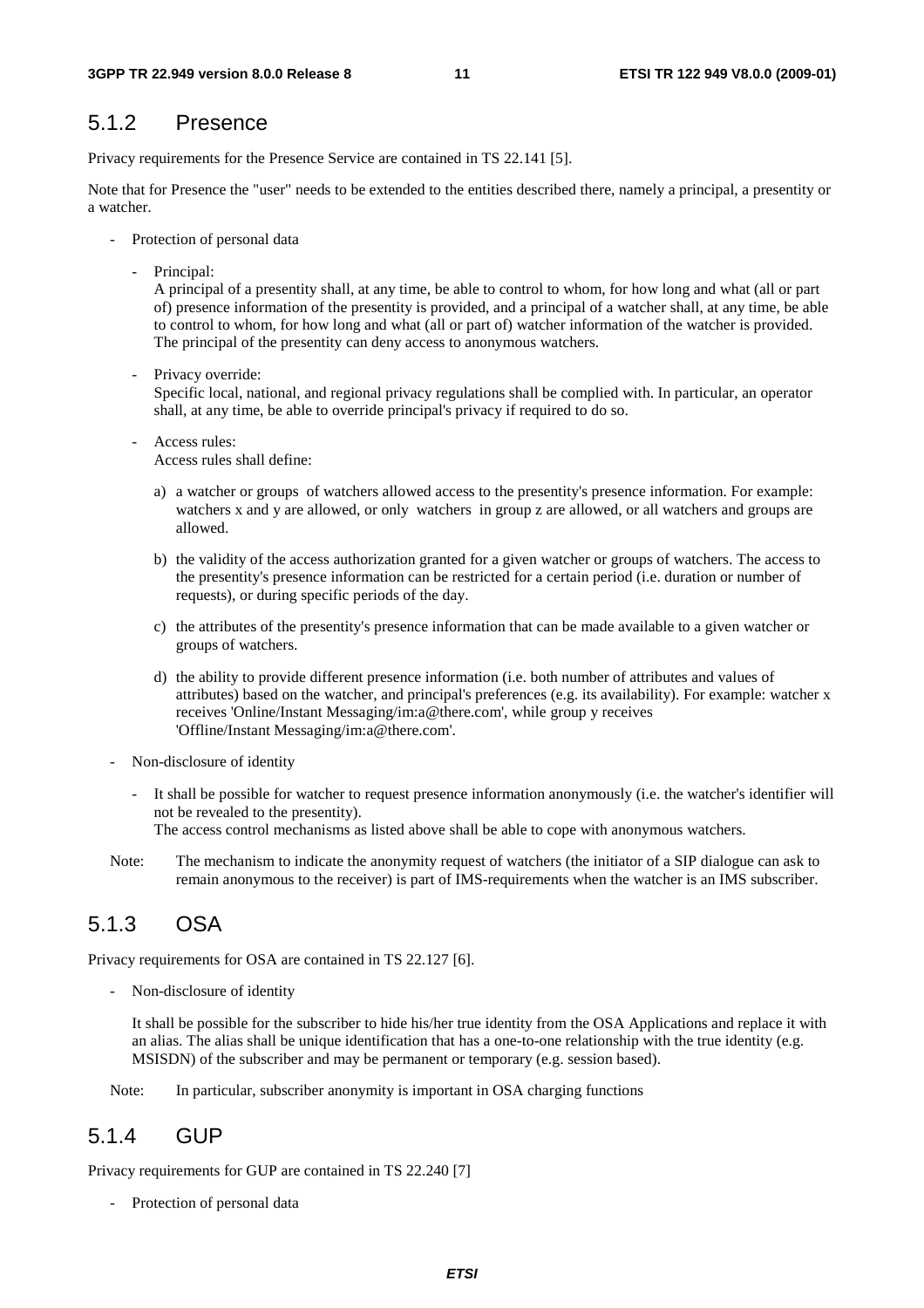It shall be possible for the user to define privacy requirements for components of the 3GPP Generic User Profile to determine access rights

Authorization of the requested action (create, read, modify or delete) on the user profile data depends on the following information:

- identification of the requesting application
- identification of the requesting subscriber (if delivered in the request)
- identification of the targeted user
- identification of the targeted user profile data

The targeted user profile data will be controlled as per the whole user profile and/or per different GUP components and/or per different GUP data elements.

### 5.1.5 Push Services

Privacy requirements for the Push Service are contained in TS 22.174 [8].

Protection from unsolicited communication

The Push Recipient shall be able to define access rules, in order to control how her privacy requirements shall be handled by the Push function.

It shall be possible for the Push Recipient to define the following access rules:

- The Push Recipient shall be able to allow push data from individual push initiators or groups of Push Initiators to transmit push data to the Push recipient
- It shall be possible for the Push Recipient to uniquely identify a Push initiator and the addressed User Agent prior to accepting or declining a request to receive push data from that Push Initiator.
- The Push Recipient shall be able to automatically decline push data from individual push initiators or groups of Push Initiators to transmit push data to the Push recipient.
- At any time it shall be possible for the Push Recipient to stop receipt of push data from a Push Initiator. This may include any push data from this Push Initiator or only push data addressed to a particular User Agent of the Push Recipient.
- The Push Recipient shall be able to allow individual push initiators or groups of Push Initiators to transmit push data without user interaction at the Push Recipient's side.

It shall be possible for the Push Recipient to define these access rules based on:

- The identity of the Push Initiator,
- The addressed User Agent.

In addition it shall be possible for the Push Recipient to specify the validity of these access rules

- Only for the next request of the Push Initiator, or
- For a pre-defined period e.g. next hour, or
- Unlimited, i.e. till modification or removal of the access rule.

Note: A set of default access rules may be defined by the operator.

### 5.1.6 Messaging

There is no explicit statement on privacy in TS 22.140 [11].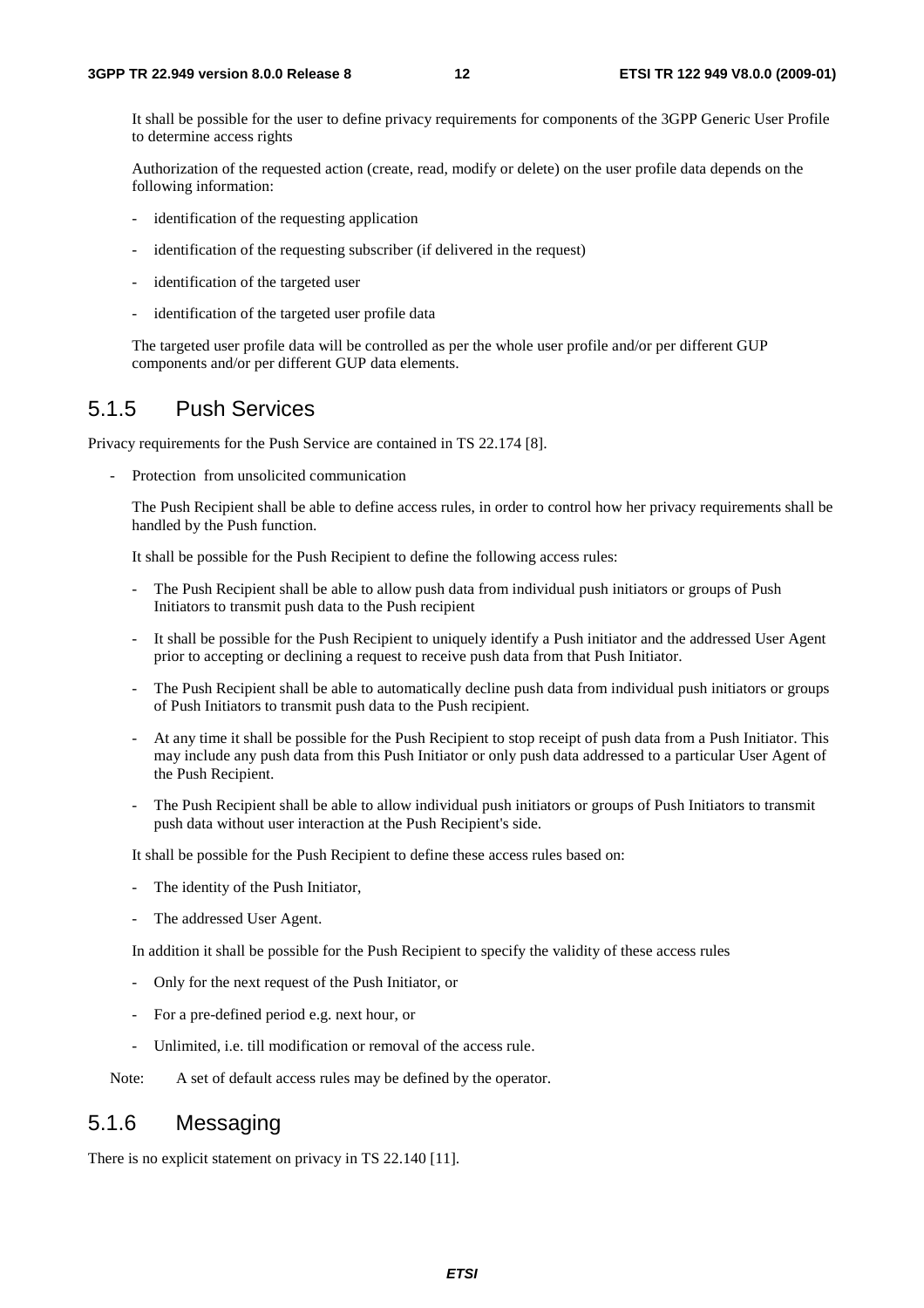### 5.1.7 Call control and services in general

- Non-disclosure of identity
- TS 22.081: "Line Identification Supplementary Services" (Supplementary Services for CS voice and data):
	- CLIP/CLIR is the (implementation of) the requirement that a user at the originating side of a call wants to hide his identity (MSISDN) from the called party. This may be overridden by certain authorities (police, legal interception);
	- COLP/COLR allows the user at the destination side to hide his identity.

In TS 22.228 equivalent requirements are expressed for IMS

*- Protection from unsolicited communication* TS 22.088 [12]: "Call Barring (CB) supplementary services" (BAOC, BOIC, BOIC-exHC, BIC, BIC-Roam) applicable to CS and SMS In TS 22.228 [13] equivalent requirements are expressed for IMS

### 5.2 General requirements

The following general (i.e. non-service-specific) requirements are identified:

- *The user shall be allowed access to her Privacy Data in order for instance to review, or modify information*  This requirement allows the user to monitor and control her Personal Data within the limitations set by the operator and / or service provider.
- *The user shall be allowed to express preferences for her privacy settings on a per service basis.*  This requirement allows the user to modify her privacy settings within the limitations set by the operator and / or service provider. User preferences shall include specific personal data items, who may or may not access those data items and the permitted kind of access.
- A generic privacy capability It shall be possible to use a common set of access rules that can be used by any service that requires the protection of personal data or information about a user.
- *Enforcement of privacy through the terminal* Terminals shall ensure that existing trust relationships and privacy controls, already established by network operators, are not bypassed.
- *Enforcement of privacy through Home Network*  This is the requirement that the means for enforcing privacy are located in the home network. Such a requirement exists e.g. in LCS Release 6.
- *Requirement for control of access to the user's personal data by third parties or by third parties on behalf of the user*

This is the requirement, that a third party (e.g. a service provider, a different subscriber) may access certain data about a user. This may be done

- Upon request of the user (e.g. a user wants to employ an eessentially untrusted cityguide service, which needs to be authorized by the user to obtain the user's location from the network);
- Without explicit request of the user (e.g. Push services).
- Roaming support

Enforcement of user privacy shall be supported for services which are provided by the visited network for the roaming user.

 Like on the Internet, there is a fundamental legal problem related to how service providers deal with the laws of the various locations of its users. For roaming users, the privacy policies applied should relate to the regional/local directives of the users home PLMN. See also Annex A.

- call/session related authorisation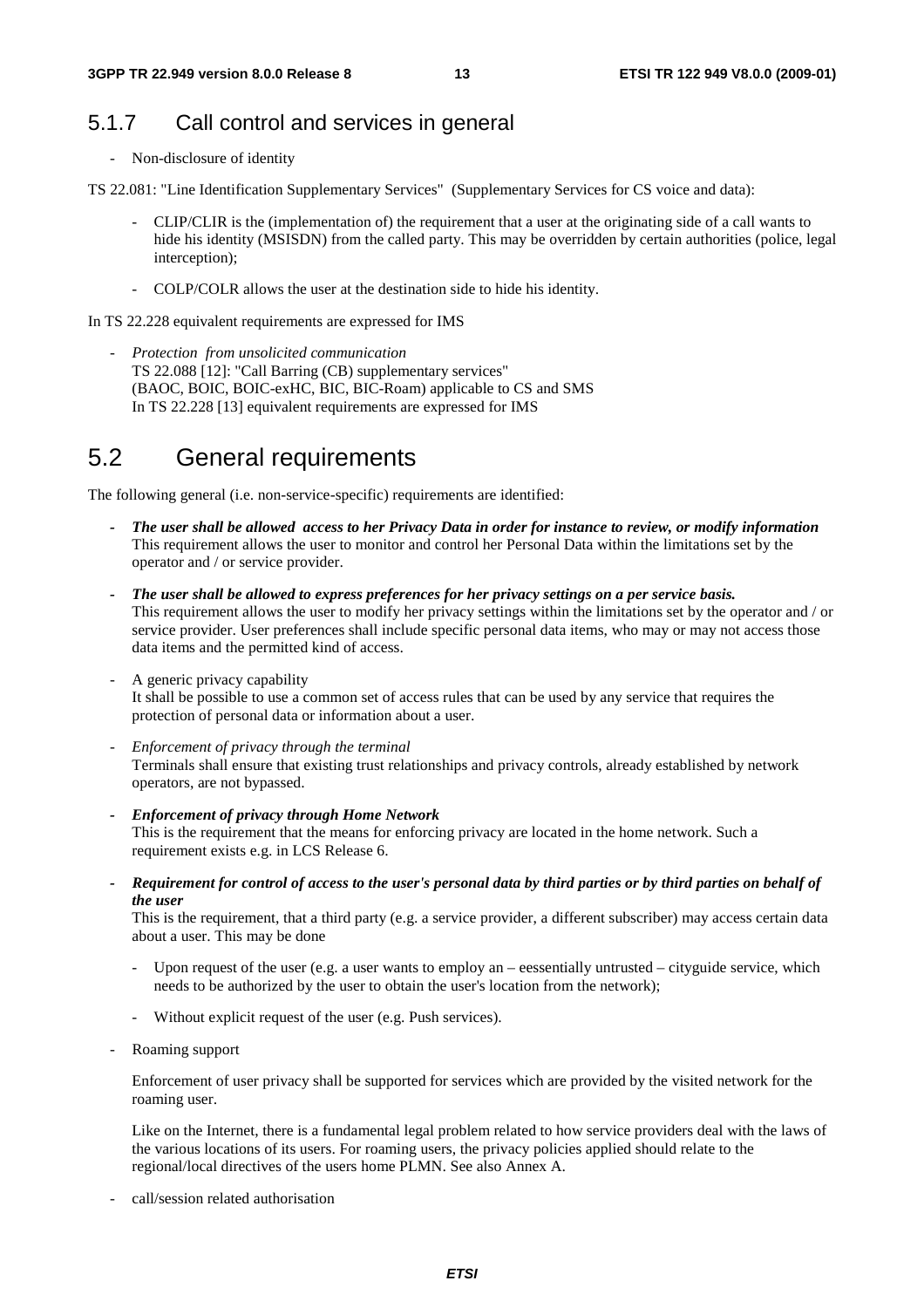The user shall be able to invoke defined access rules for a service in order to control how the userspecific/personal data is made available to those services

### *Override (lawful intercept)*

Mandatory obligations, enforced by for instance national laws, for overriding privacy settings shall be complied with, e.g. lawful interception [9].

- Backward compatibility with existing standardized Privacy concepts
- Privacy settings are most effective if related to a user, not a piece of equipment. Therefore, it should be possible for the privacy settings of a user to be maintained when a user switches terminals.
- If some privacy settings for services offered by the Network Operator are resident within the terminal, then they should be consistent with equivalent privacy settings stored within the operator's network, e.g. the HLR flag, the privacy exception list, any settings in the PPR etc...
- 

### 6 Work on privacy in other organizations

Privacy is important in 3GPP mobile communication networks, but privacy is of equal importance in many other telecommunication and service environments. There is work ongoing in the Liberty Alliance Project and in the Open Mobile Alliance (OMA), which is directly aimed at improving support for privacy, or which is very much related to privacy.

The OMA Privacy Requirements [3] mainly contains (a non-exhaustive list of) requirements that are mandated by legislation, and those that are not necessarily covered by legislation but are nevertheless considered industry best practices. Both the market/social expectations and legislative mandates are captured by use cases.

The present document tries to capture 3GPP requirements on privacy that are not contained in the OMA Privacy Requirements [3] and to minimize the overlap between the two documents.

NOTE: For ease of reading, some differences in terminology between the two documents should be noted, e.g. The OMA Privacy Requirements [3] calls the user a "data subject", while the operator / service provider is referred to as "controller" or "processor".

## 7 Security

*Access to and use of privacy information shall be supported in a secure manner.*  This is the requirement for third parties wishing to access the data to be authorized to do so.

## 8 Charging

Not applicable.

## 9 Regulatory framework

Relevant regulatory framework issues are covered in OMA Privacy Requirements, OMA-REQ-Privacy [3]. No additional requirements to those defined in the OMA Requirements Document have been identified.

## 10 Recommendations

It is seen as essential that 3GPP, Liberty and OMA are involved and coordinated in the development of privacy features and support for privacy in telecommunciation networks. The first step anyhow is to establish the service requirements that apply in different environments. Quite often the service requirements that are identified regarding privacy are related to corresponding regulatory requirements.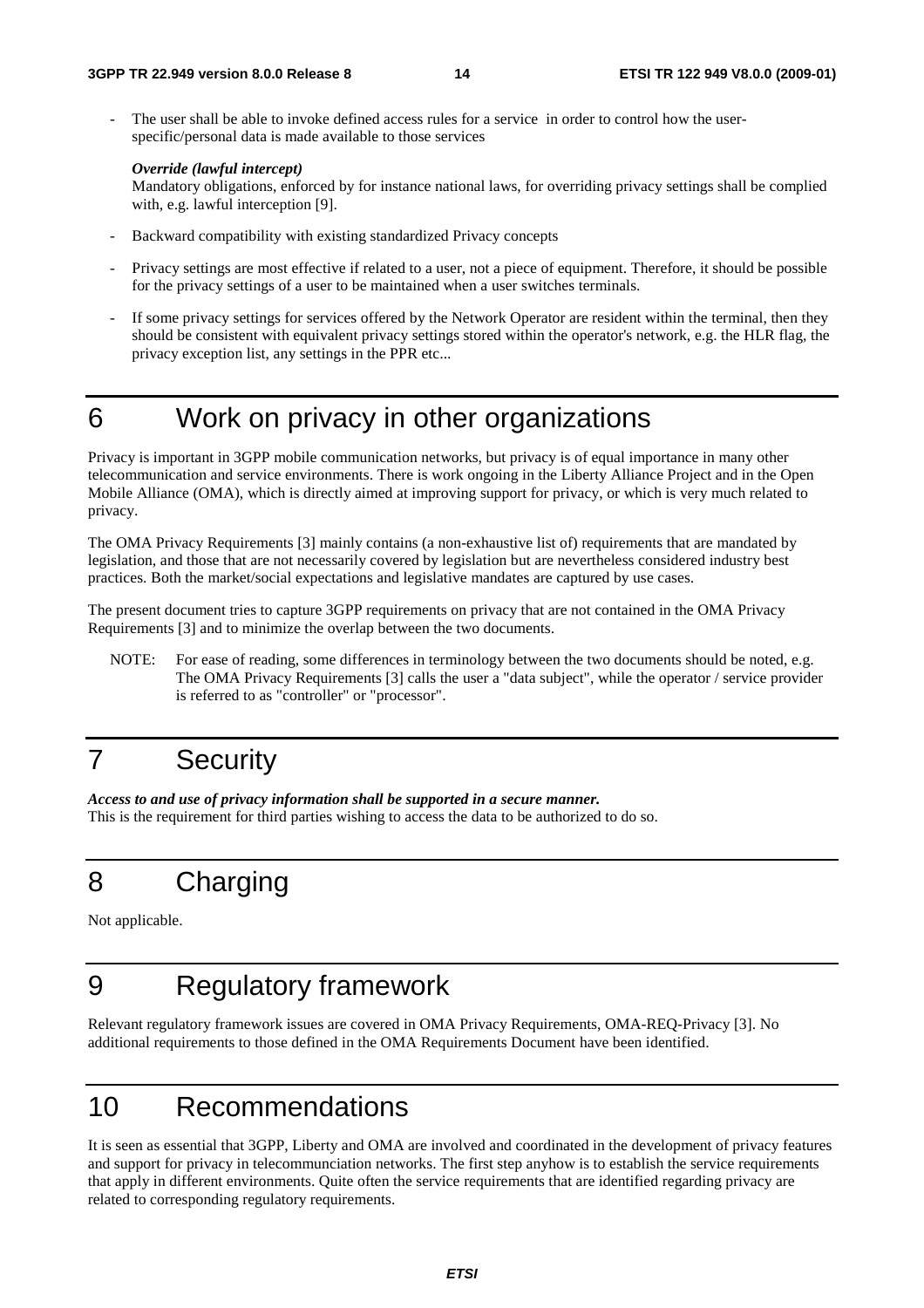3GPP should seek to liase with Liberty and OMA and communicate service requirements on privacy that apply in 3GPP networks. As shown elsewhere in this document, there are many service requirements on privacy already documented in 3GPP's Specifications and many of these privacy requirements are quite relevant also for other organisations and similar services in other networks and environments.

The following steps of standardization are envisaged:

#### Step 1

3GPP to identify service requriements that apply in 3GPP networks.

OMA to identify service requirements that apply in OMA.

Liberty to identify service requirements that apply in Liberty.

#### Step 2

Specify and agree applicable functional requirements that are needed to fulfil the privacy service requirements in the corresponding standardization body together with OMA and Liberty. This work requires communication and coordination between the standardization bodies so that double work and potentially conflicting specifications can be avoided.

#### Step 3

Develop, specify and agree solutions on privacy (e.g. universal privacy classification and data formats) to resolve the service and functional requirements on privacy together with OMA and Liberty. Also this work requires communication and coordination between the standardization bodies so that double work and potentially conflicting specifications can be avoided.

#### Step 4

Specify and update service specific functions and architectural solutions (privacy related parts in service specific documents in 3GPP, OMA and Liberty) in accordance with the commonly agreed privacy requirements.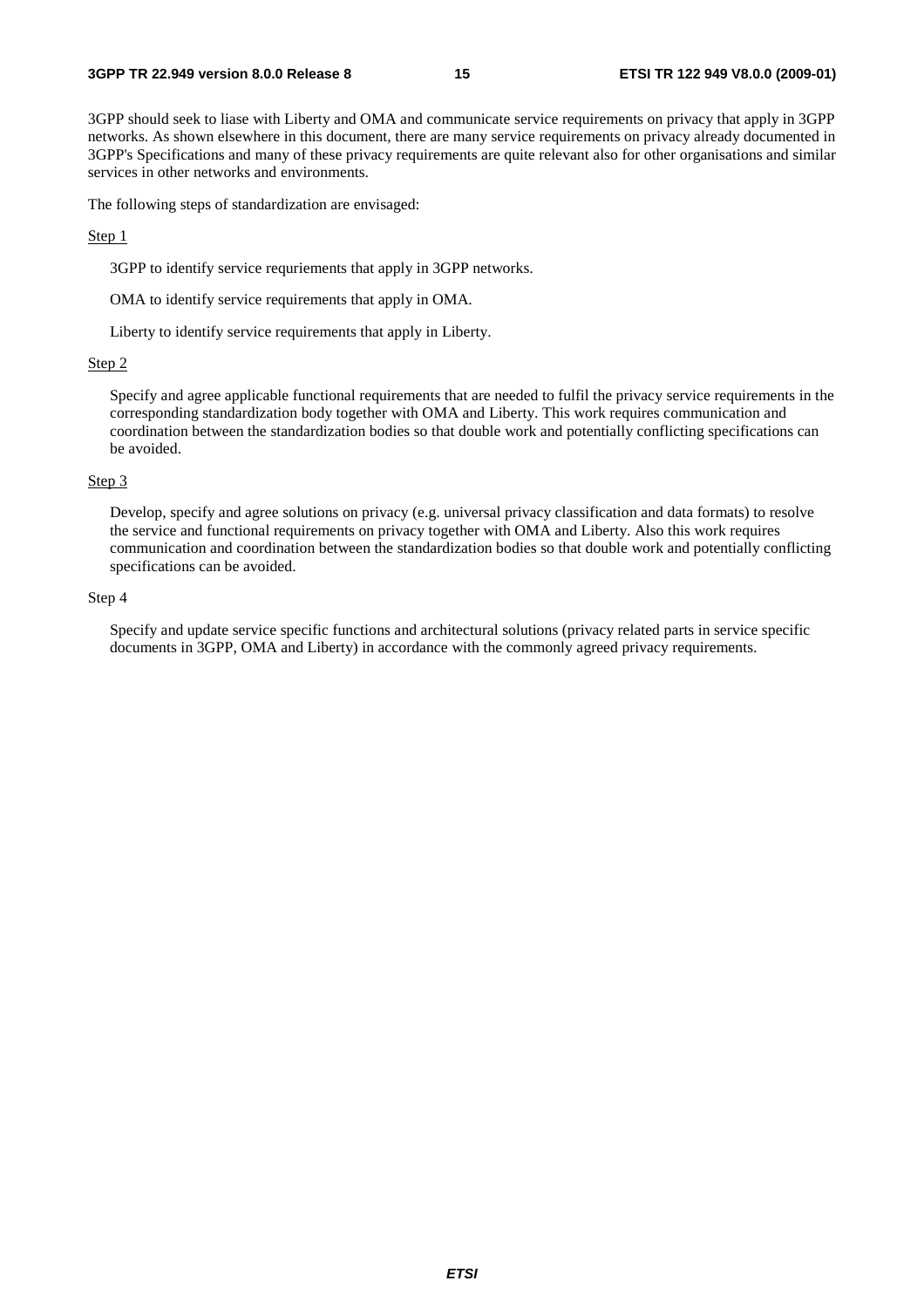## Annex A (informative): Roaming and Multi-jurisdiction support

The application of privacy by both the home and visited network, when a user is roaming in an area covered by a different jurisdiction to the users home requires careful consideration.

Typical use cases include, for instance a mobile user from the US who roams to Europe and buys goods using his mobile device. It should be assumed that the privacy policy applied should be that of the users home PLMN.

Editors note: Requirements on operators/service providers who serve users in multiple jurisdictions should be FFS.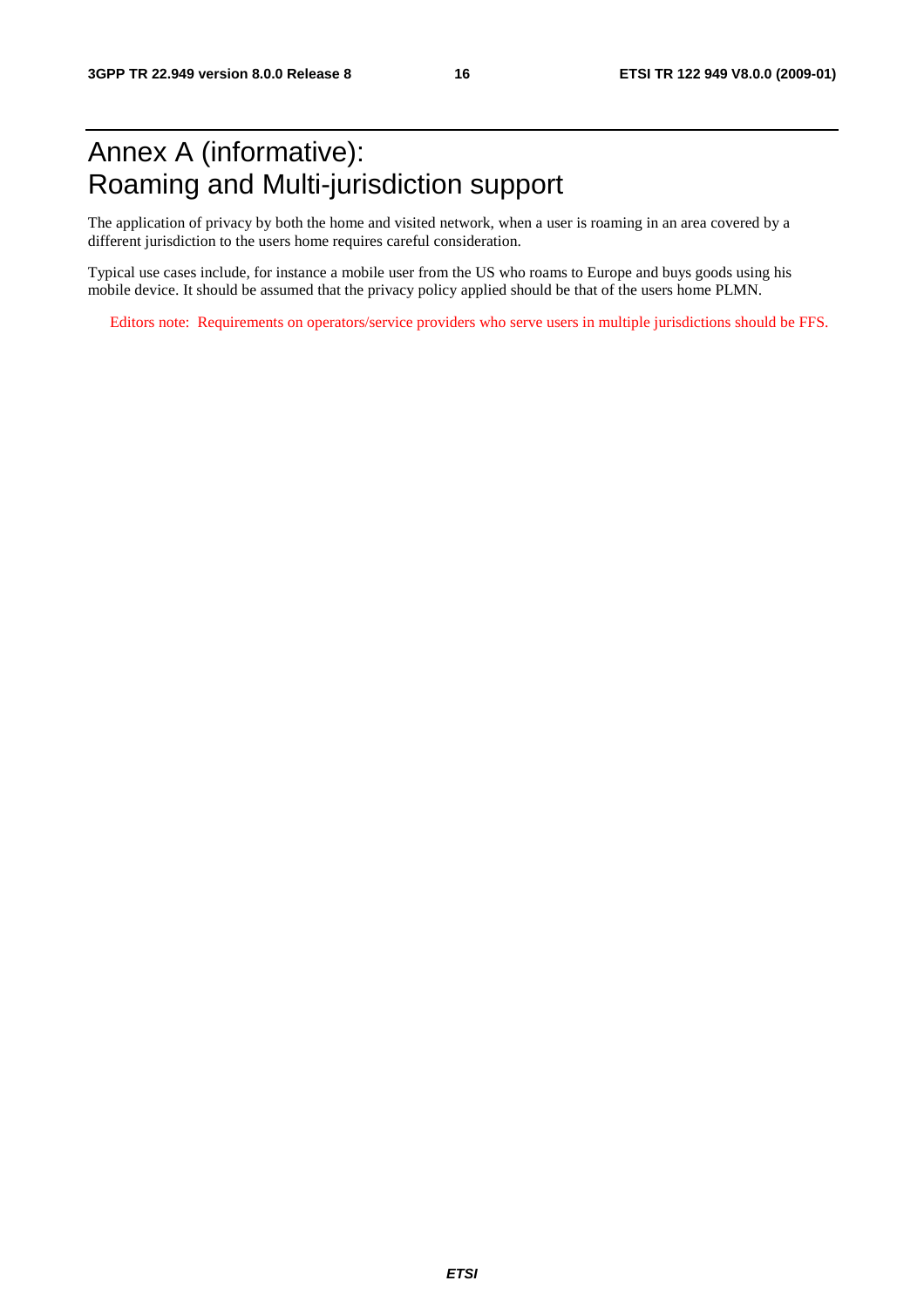## Annex B (informative): Change history

| <b>Change history</b> |                     |                |             |           |            |       |  |                                                                        |       |            |    |
|-----------------------|---------------------|----------------|-------------|-----------|------------|-------|--|------------------------------------------------------------------------|-------|------------|----|
| TSG SA# SA Doc.       |                     | <b>SA1 Doc</b> | <b>Spec</b> | <b>CR</b> | <b>Rev</b> | Re    |  | Cat Subject/Comment                                                    | Old   | <b>New</b> | WI |
| 2003-03               |                     |                |             |           |            |       |  | Initial version                                                        |       | 0.0.0      |    |
| 2003-04               |                     |                |             |           |            |       |  | Updated based on inputs at<br>SA1#20                                   | 0.0.0 | 0.1.0      |    |
| 2003-05               |                     |                |             |           |            |       |  | Updated based on inputs at<br><b>SA1#21 SWG</b>                        | 0.1.0 | 0.2.0      |    |
| 2003-07               |                     |                |             |           |            |       |  | Updated based on inputs at<br>SA1#21 (S1-030936, 937,<br>938 930, 931) | 0.2.0 | 0.3.0      |    |
| 2003-11               |                     |                |             |           |            |       |  | Raised to version 1.0.0 to<br>present for information to SA<br>#22     | 0.3.0 | 1.0.0      |    |
| 2004-01               |                     |                |             |           |            |       |  | Raised to version 2.0.0 to<br>present for Approval to SA<br>#23        | 1.0.0 | 2.0.0      |    |
| <b>SP-23</b>          | SP-040099 S1-040243 |                | 22.949      |           |            | Rel-6 |  | Approved at SA#23                                                      | 2.0.0 | 6.0.0      |    |
| SP-36                 |                     |                | 22.949      |           |            | Rel-7 |  | Updated from Rel-6 to Rel-7                                            | 6.0.0 | 7.0.0      |    |
| <b>SP-42</b>          |                     |                |             |           |            | Rel-8 |  | Updated from Rel-7 to Rel-8                                            | 7.0.0 | 8.0.0      |    |